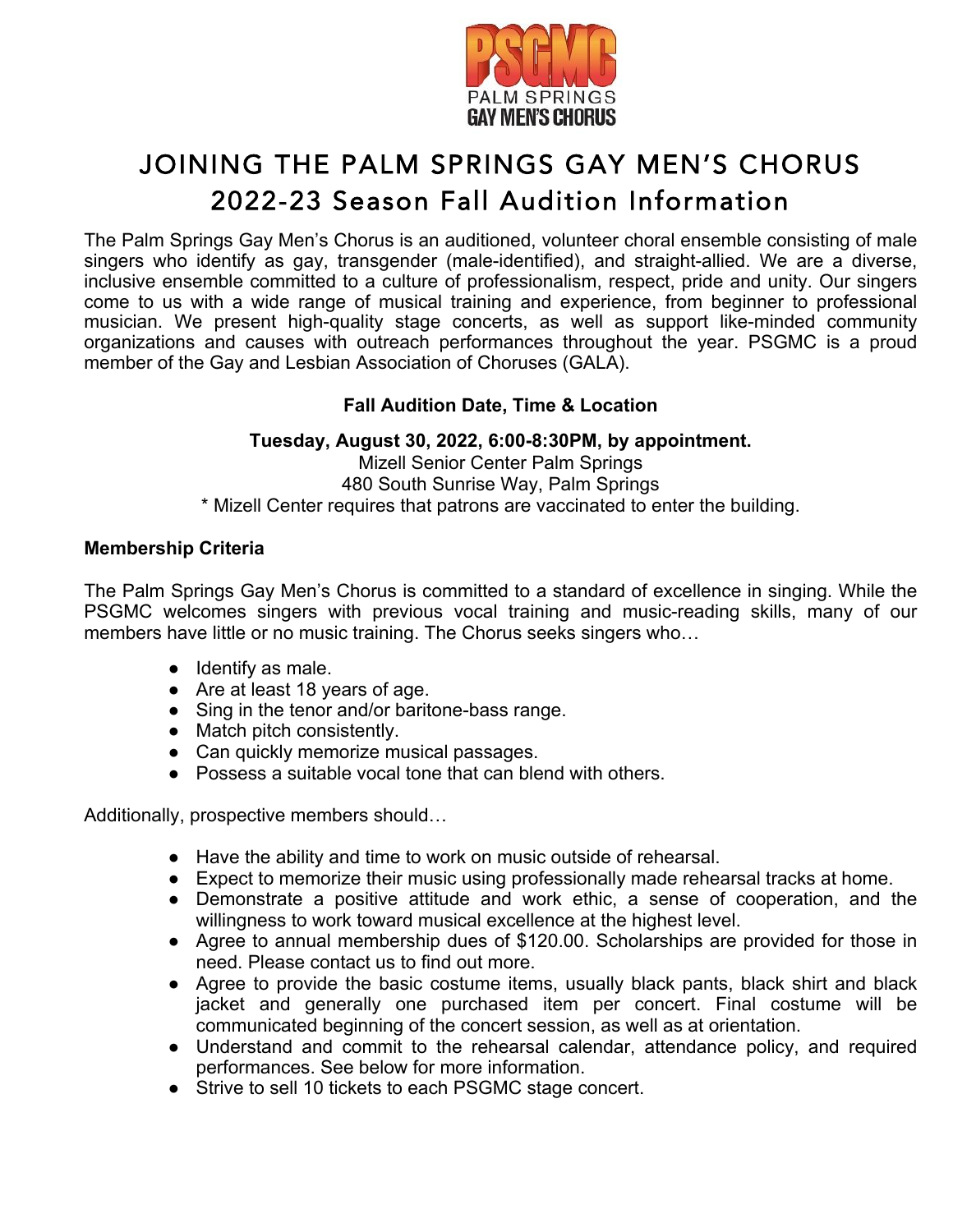# **About the Audition**

The audition is our chance to get to know you, and to understand how your voice might fit into our ensemble. We want you to succeed, and you will find our process supportive and collaborative.

First, you will sing some easy scales to determine your range and ability to match pitch. Then you will sing your solo—a 1-2 minute cutting that showcases your range and musicality is best. Please bring sheet music, as we do have a pianist who will be happy to accompany you for your audition. If you do not have sheet music, our accompanist knows most of the 'standards' and can find a comfortable key for your voice (please email us ahead of time). If you are not able to bring a prepared solo, you may sing "Happy Birthday" or something similar.

If you are unable to attend the scheduled date, please contact the Artistic Director, Jerry R. Soria-Foust at director.psgmc@gmail.com to schedule a more convenient time. You will be notified within 48 hours after your audition regarding the results, and will be expected to attend the first rehearsal and new member orientation.

Returning members who have been on LOA or alum status for more than two concerts should attend an audition slot.

#### *An Audition Form is found at the end of this information. You may print a copy, complete it and bring it with you to the audition.*

#### **Rehearsal and Performance Dates**

Rehearsals are held on Tuesday evenings from 7:00-10:00pm at the Mizell Senior Center, 480 South Sunrise Way, Palm Springs.

#### *PS Pride & Holiday Concert, PURE IMAGINATION (Annenberg Theatre)*

\*\*\*All dates are tentative, and subject to change\*\*\*

- Regular Tuesday rehearsals, 7pm-10pm
- Fall Singers' Retreat, Saturday & Sunday October 1 & 2
- Saturday, November 5, late afternoon/early evening: PS Pride Performance downtown

# **CONCERT TECH WEEK & PERFORMANCE DATES:**

- Saturday, Dec 10, 9:30am-2:00pm TECH #1 (call schedule to be determined)
- Tuesday, Dec 13, 6:30pm-9:00pm TECH #2 (small ensembles only; main chorus night off)
- Wednesday, Dec 14, 6:30pm-9:00pm TECH #3 (all, spacing, cue-to-cue, soloists)
- Thursday, Dec 15, 6:30pm-10pm TECH #4 (all, dress rehearsal)
- Friday, Dec 16, 7:00pm, Concert Performance (6pm call)
- Saturday, Dec 17, 7:00pm, Concert Performance (6pm call)
- Sunday, Dec 18, 3:00pm Concert Performance (2pm call)

In addition to the concert and Pride, the chorus is also invited to make additional appearances at special community and outreach events, including Desert AIDS Walk at the end of October. Attendance at these events is optional, but strongly encouraged. There are also small ensemble opportunities, which are by audition; more information will be distributed at the first rehearsal.